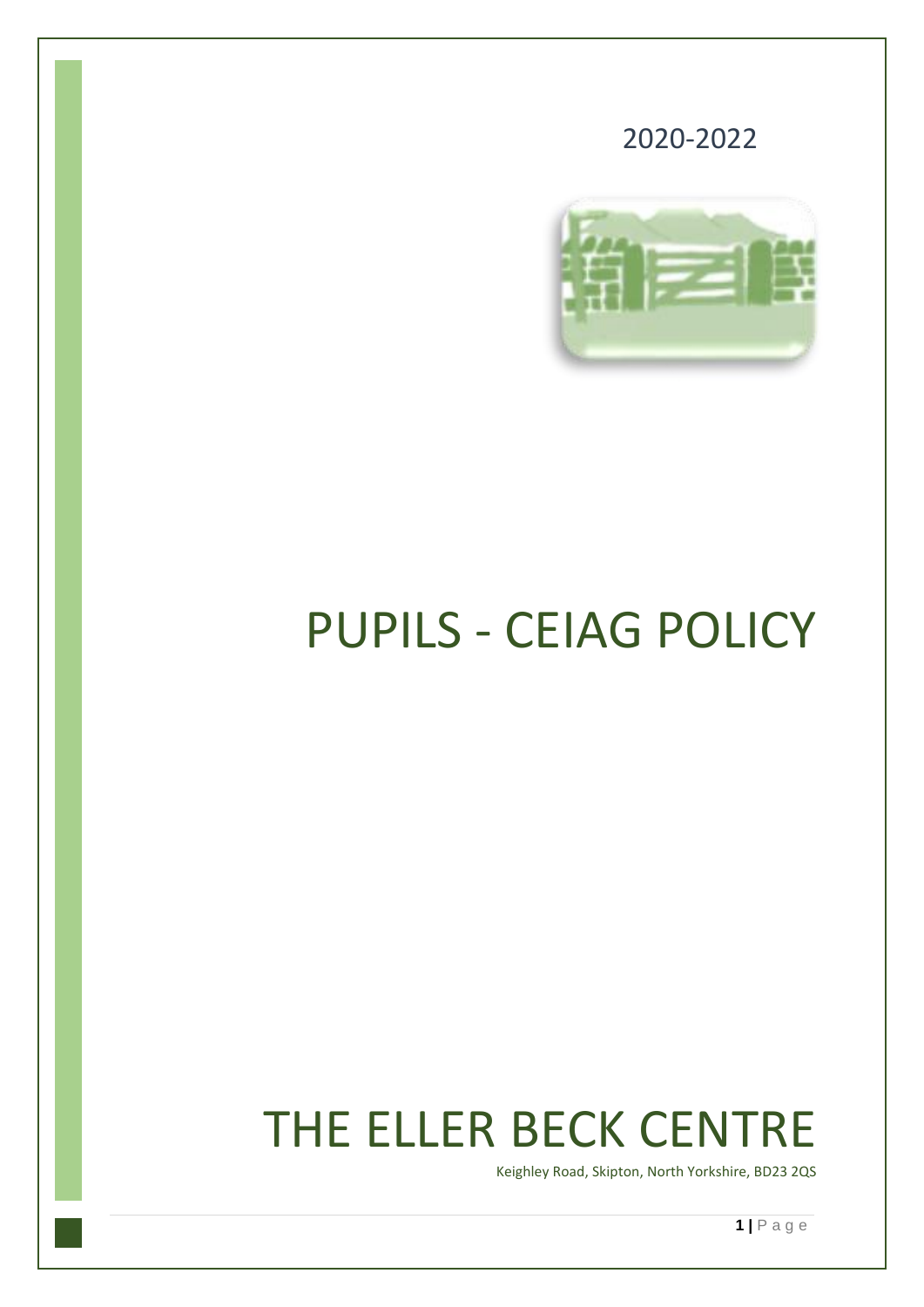**MC Ratification Date:** July 2020 **Review Cycle:** 2 years **Review Date:** July 2022 **Latest Review Amendments:** Change in headteacher highlighted.

## **Careers Education, Information, Advice and Guidance (CEIAG) Policy**

#### **AIMS**

Craven Pupil Referral Service has high quality careers advice and guidance, to support our students. We are committed to providing a planned programme of careers education and information, advice and guidance (CEIAG) for all PRS students in years 7 -11 and we seek to ensure we adhere to the guidelines as outlined in 'Careers guidance and access for education and training providers: Statutory guidance for governing bodies, school leaders and school staff.' (January 2018, updated October 2018).

In line with the statutory guidance above, we firmly believe that every child should leave school prepared for life in today's society. High quality, careers guidance is crucial in helping pupils emerge from school more fully rounded and ready for the world of work. Young people want and need to be well-informed when making subject and career decisions. We can demonstrate that we fulfil this obligation and ensure our students develop high aspirations and consider a broad range of career options.

We aim to ensure all our students:

- develop the skills required to review achievements, plan future actions, make decisions and handle the transition process to life beyond secondary school (further education and the world of work)
- develop self-knowledge and are confident in making decisions and career choices which are suitable and ambitious for them
- develop an understanding of the world of work and how to respond to changes in today's workplace
- develop research skills to full utilise information, advice and guidance
- develop characteristics e.g. social skills, communication, innovative, resilience, which support students in the curriculum and in careers
- are provided with well-rounded experiences which inspire and motivate them to develop their aspirations

#### **COMMITMENT**

The school Governors and Senior Leadership Team are committed to CEIAG and this is demonstrated in the staffing and funding resources available:

- Headteacher **(Carol Robertson)** with overall responsibility for CEIAG.
- A planned careers programme as part of the compulsory curriculum.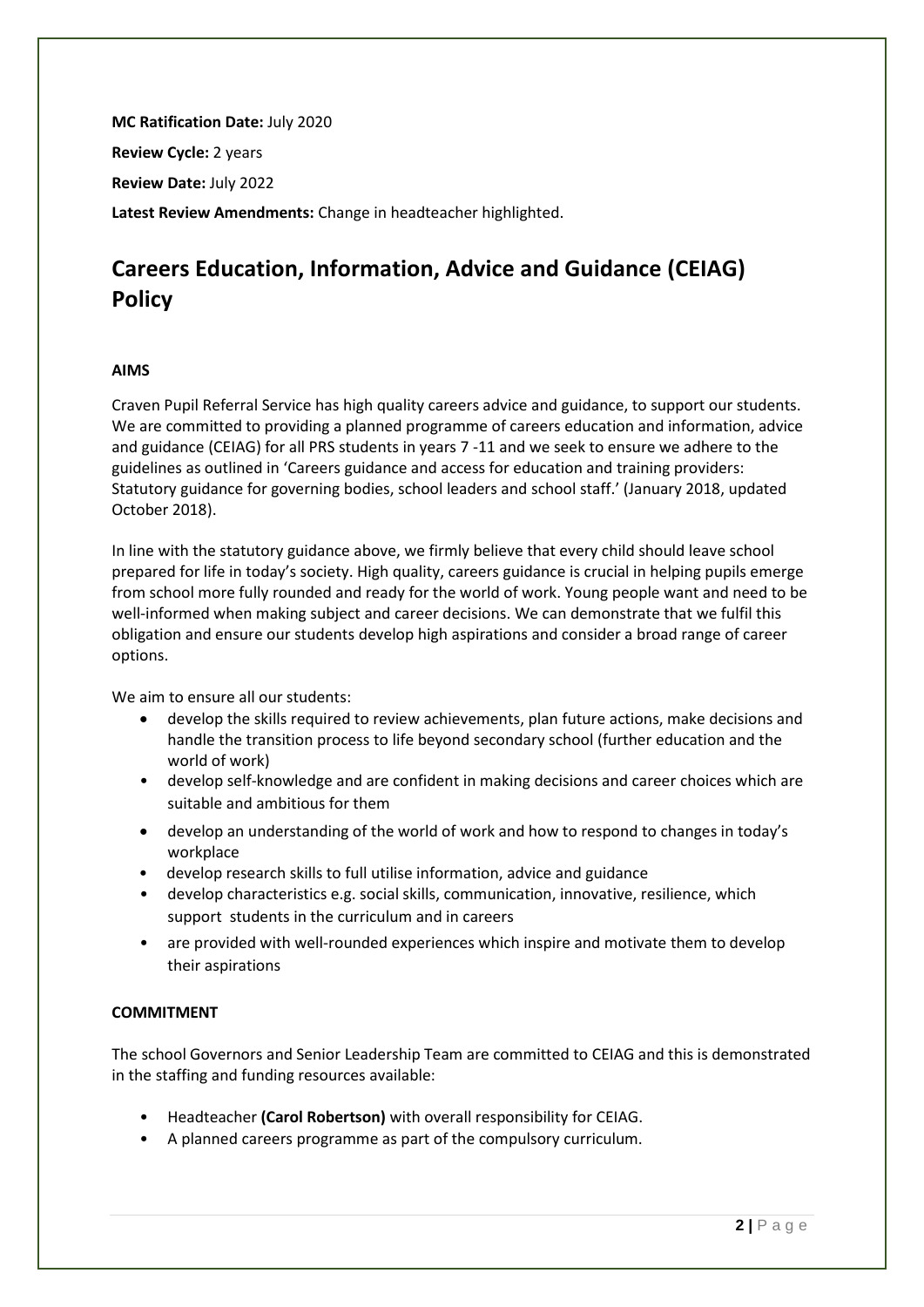- Pastoral Manager (**Tom Midgley)** who provides in-school initial and ongoing CEIAG on an individual and highly supportive basis. He is a level 4 trained and highly experienced careers adviser.
- Continuous Professional Development for all staff– identifying training needs to ensure knowledge and skills up to date.
- Careers Education is provided for from Year 7 upwards and is very much tailored and personalised to the needs of the individual student.

#### **Working with students**

- Our aim is inspire and motivate students by working closely with local employers and providers of apprenticeships and post 16 providers to ensure students have access to all opportunities available
- A comprehensive career education programme is accessible at key transition points and is delivered by the Pastoral Manager, PSHE and subject staff, Keyworkers and SLT.
- Individual careers guidance is a key element of our CEIAG programme and all students (and where appropriate parents) have access to face to face guidance at individual point of need.
- Students are informed of all options available to them and receive impartial careers advice and guidance.
- An inclusive service for all students
- For all students to ensure they can access all opportunities available and to fulfil their full potential.
- Invites to external speakers from business and education to talk to students about employment and education locally, regionally and nationally.

#### **WORKING WITH PARENTS/CARERS**

Contact with parents is maintained in a variety of ways, including:

- Weekly phone calls and regular review meetings
- News, information and opportunities shared on the website and in the school newsletter.
- Presence at pupil progress meetings
- Response to ad-hoc requests for advice and information, including appointments in school.

#### **WORKING WITH OTHER ORGANISATIONS**

We are committed to working effectively with a range of other organisations to support our students with transition, including:

- Post 16 learning providers (e.g. Craven College)
- Local employers
- NYBEP
- The Careers Enterprise Company